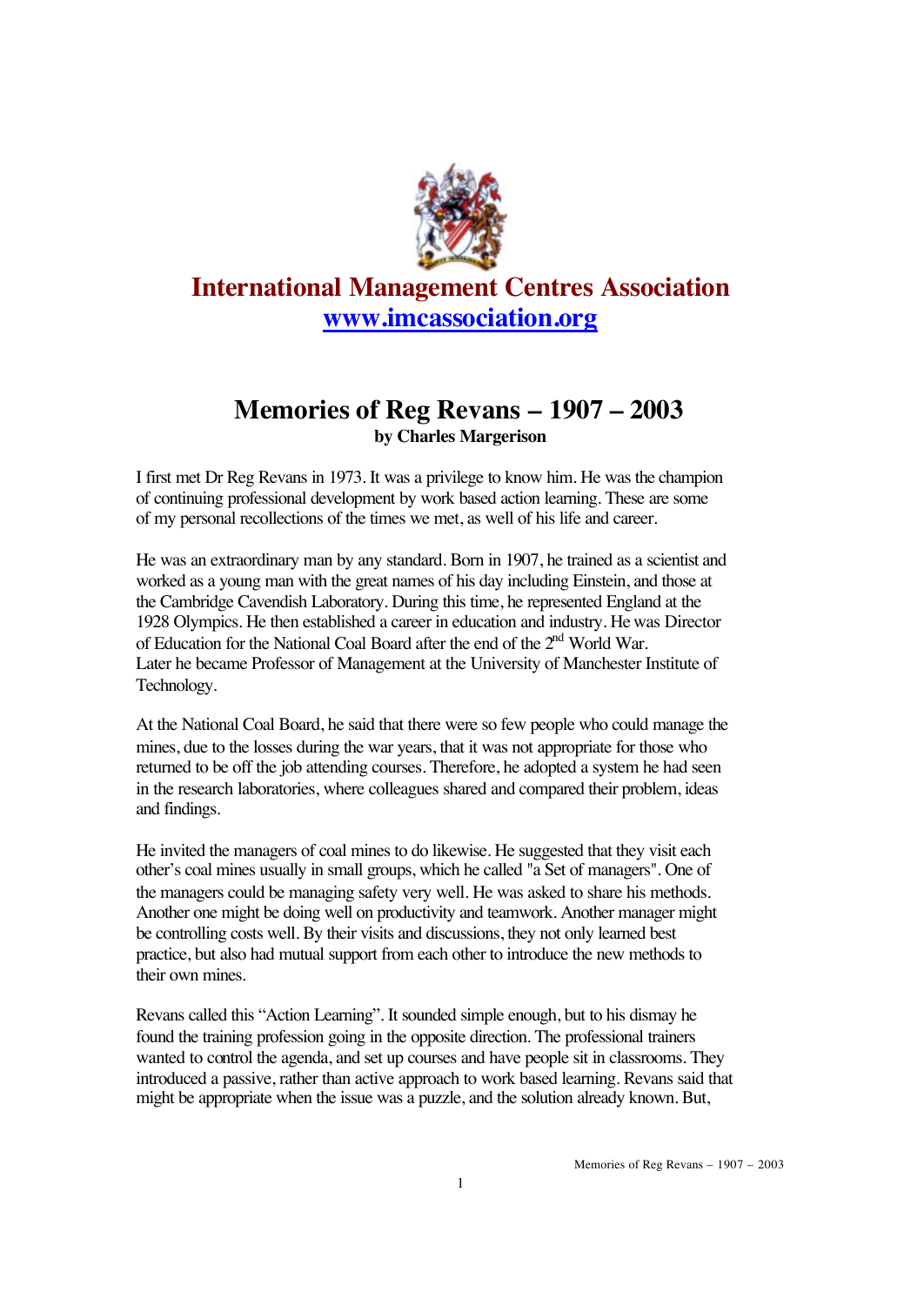for real work problems, where there could be various options, it was best to research the action, and help people learn from what they do.

When I first met Reg Revans in 1973, I was in Belgium at the European Foundation for Management Education, where I was assessing different approaches to management development in various countries. A colleague said there was an Englishman nearby who was advising the Belgium Government. It was Reg. I contacted him and he invited me round. He welcomed me, and outlined how his ideas for getting managers together to study what they did at work had not found favour in UK universities. So, at an age when others where retiring, he had accepted the challenge of establishing action learning with a consortium of Belgian companies.

What were my first impressions? I can still see him, dressed immaculately, in his small Belgian office talking in an eloquent way about his ideas. He clearly felt his own countrymen had rejected him. But, he was determined to show action learning was the right way. In summary, he said, our task as advisers was to help managers meet together and learn from each other, rather than someone, who does not know their problems, trying to teach them, and then hoping they will use it.

I left feeling everything he said made sense, but it was totally at odds with the formal world of formal education in which I worked and that I observed on my travels round Europe. Should I join his anti establishment camp or continue under the teaching first and learning second model of the business school? With a wife and three children to support, and not understanding how to make his ideas work I returned to my job. Of course, I now know that he was saying that we had to start with the political realities of a managers work first, not the academic content of a course.

His ideas were however accepted by the National Health Service in the UK. He introduced a range of challenging processes that brought doctors, nurses and administrators to work in the same project groups. Independent research later showed that in those hospitals where action learning was applied, there were a number of clear improvements. These included reducing the number of days in hospital per patient, in comparison to others that had not used action learning.

Later, he was to accept the challenge from Arnold Weinstock, Head of the GEC Company, to introduce action learning. He again he rose to the challenge with great success. He brought managers from different parts of their giant business together to ask questions, find the facts, assess options, make choices and implement them and share their learning.

It sounds straightforward and obvious when set out in words. But, I can tell you from personal experience that it is not. The reason is that the learning is rarely shared. People focus on getting the task done, then rush to the next assignment. The learning is often lost. As Revans kept saying, it is not just the action, but also the learning that is important.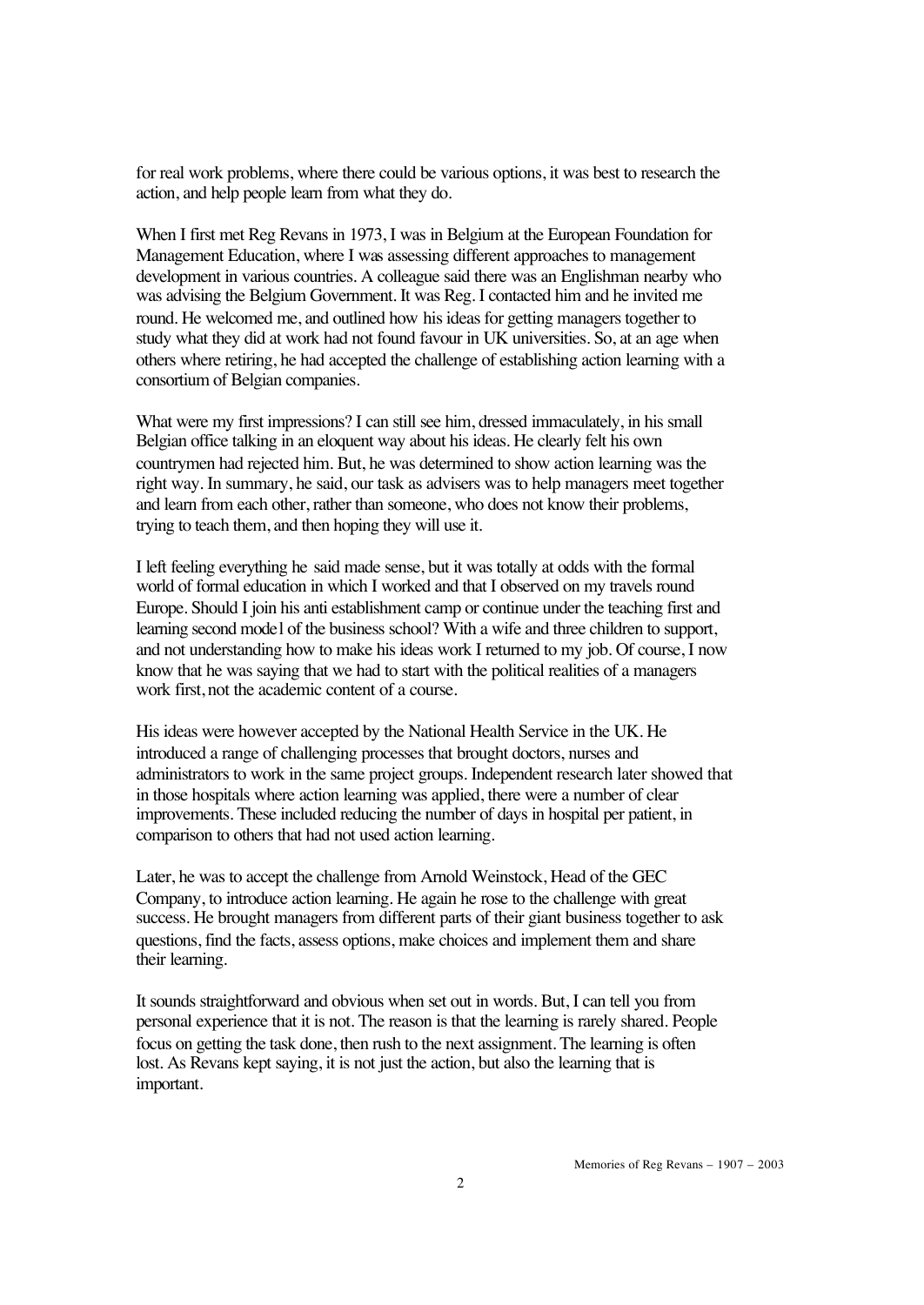I met Reg again in 1979. I was by then a Professor of Management at Cranfield University School of Management, and part of the establishment that he was challenging. We invited him to speak, and he did so with gusto, for he was a brilliant orator with people waiting upon his word. Afterwards, we had a discussion, and I asked him a question about the progress of action learning. He replied, "it will not be a success until places like Cranfield, and other universities, offer doctorates in action learning".

At the time, we thought we knew what a doctorate was based on traditional scientific method, but Reg was talking about work based doctoral work and the acceptance of that. I am pleased to say that I am now involved in that work as a member of the International Management Centres Association – www.imcassociation.org. Dr Revans was the first President of the organization.

I began to realize that what Reg Revans was saying added up with what managers were saying, albeit they did not have a political process or structure to make it work. This became clear when he wrote his opus The Origins and Growth of Action Learning, published by Chartwell Bratt in 1984. By chance, I met him on a train the day he had been to his publishers to agree the final version. He again outlined the value of the approach and but did not press me to be an advocate though clearly he felt that was the way to go and he had recently become President of the International Management Centres Association to support the initiatives led by Gordon Prestoungrange as he is now known, and his colleagues.

My next major meeting with Reg was in Australia. I emigrated there in 1982. He was now in his late 70s but accepted the invitation, and gave a brilliant series of talks. I can see him now talking with a group in the sunshine on a beautiful Australian afternoon. The listeners sat under the shade of a tree while Reg gave forth, in Old Testament fashion, for he was without doubt a prophet. During the meeting, he said something that has always stayed with me. "*Remember",* he said*, "the measure of the person is not in the statements he or she makes, but in the questions they ask"*

So, it was with Reg. He would expect you to ask questions about your work, your team, your life, your relationships, your career, and so on. Yet, he had strong opinions and felt that too much money was wasted on non-work based training.

He was a modest man in terms of his approach to business and style of life. He never tried to establish a business out of action learning, and was suspicious of those that did. He was reluctant to institutionalize his ideas, as he wanted them to challenge the status quo. In that sense, he was a revolutionary. His revolution was to enable people to take responsibility for their own learning and development and assist others through mutual support.

He did not want followers, but rather for each person to be their own leader contributing to improvement at all levels. Management education was not just for managers. It was for all, including the unemployed, who he encouraged in his work in Wolverhampton to meet together to assist each other find work.